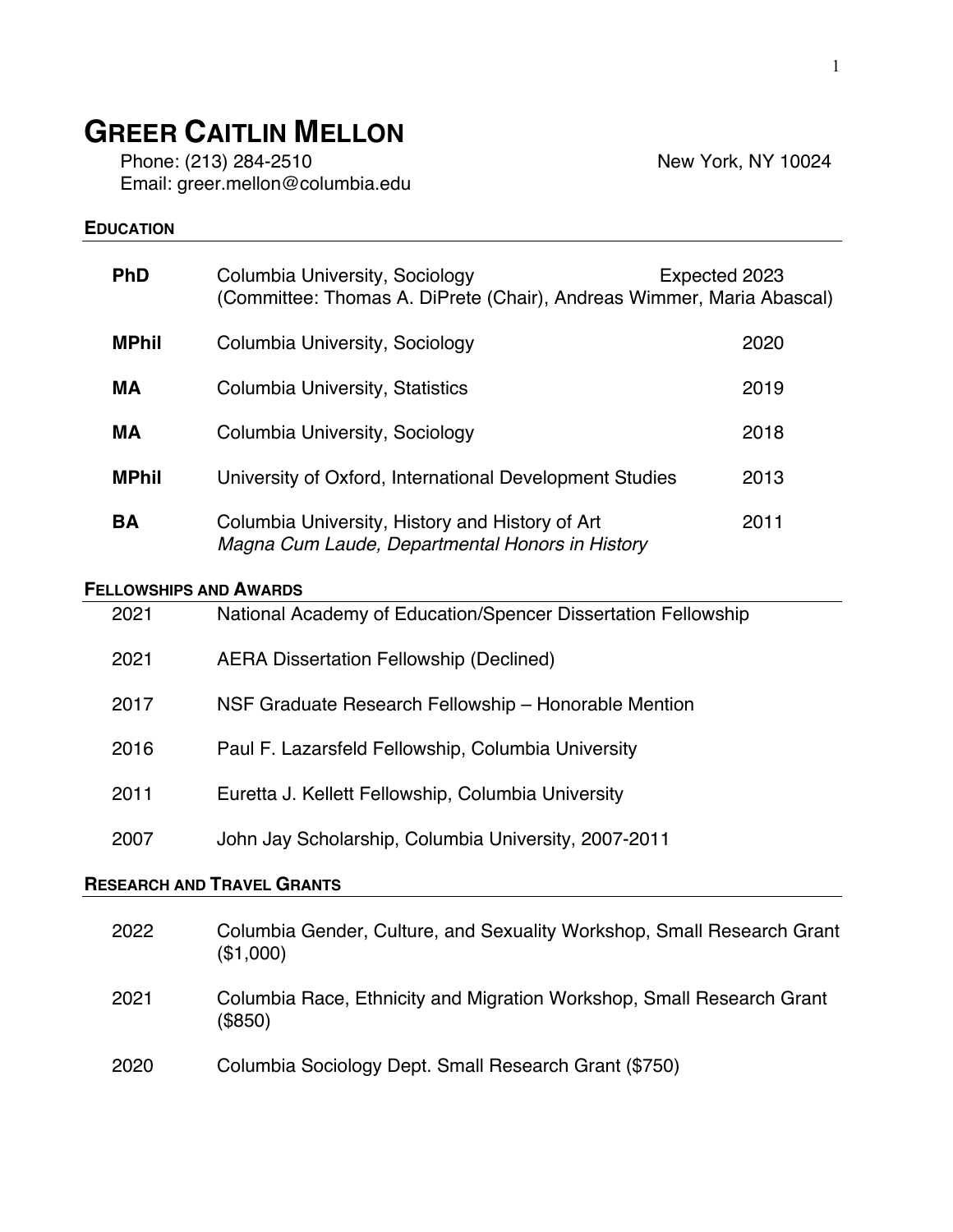2019 Columbia C.E.L.L.S. Experimental Research Grant (\$1,100)

2019 Columbia GSAS Travel Award (\$375)

#### **UNDER REVIEW**

- **Mellon, G.,** Siegler, B., "New Experimental Evidence on Anti-Asian Bias in White Parents' School Preferences" (R&R at *Sociology of Education)*
- Ciocca-Eller, C., Khanna, K. & **Mellon, G.** "Intermediate Educational Transitions: A Novel Perspective on Inequality in Higher Education Outcomes" (R&R at *Sociology of Education*)

#### **IN PREPARATION**

- **Mellon, G.,** "Does School District Leadership Matter: Estimating Variation in Superintendent Effects on Achievement in the United States" (In Preparation; Working Paper Available)
- **Mellon, G.,** "Is the Personnel Political? The Role of Political Partisanship in School District Superintendent Appointments" (In Preparation; Working Paper Available)
- Chae, J., **Mellon, G.,** DiPrete, T. & Jennings, J., "Trends in the Reading Achievement Gender Gap in Early Elementary School" (In Preparation; Working Paper Available)
- **Mellon, G.** "The Relationship between Job Tasks and Cognitive Skills: Evidence From the German Longitudinal PIAAC" (In Preparation)

#### **CONFERENCE PRESENTATIONS**

"Is the Personnel Political? The Role of Partisanship in School District Superintendent Appointments", Invited Poster Presentation, American Educational Research Association (AERA) Annual Conference, 2022

"Is the Personnel Political? The Role of Partisanship in School District Superintendent Appointments", Association of Education Finance and Policy (AEFP) Annual Conference, 2022

"Trends in the Gender Gap in Reading Achievement in Early Elementary School", American Sociological Association (ASA) Conference, August 2019

"Culture, Cognition, and Choice: Field of Study Decisions Among Low-SES College Students", American Sociological Association (ASA) Conference, August 2019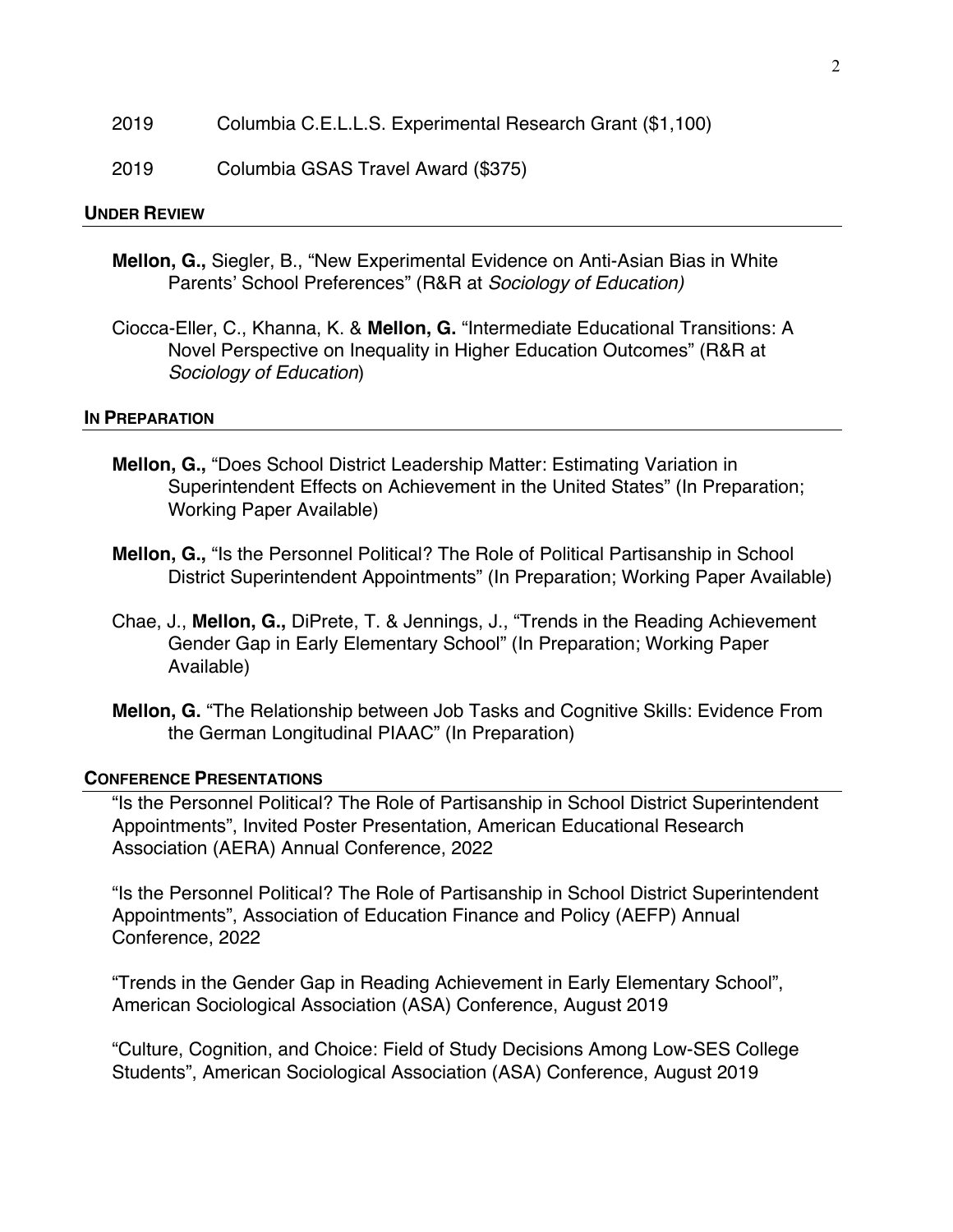"Does School District Leadership Matter: Superintendent Effects on Student Achievement", American Sociological Association (ASA) Conference, August 2019

"Does School District Leadership Matter: Superintendent Effects on Student Achievement", Sociology of Education Association (ASA) Conference, February 2019

"Gender and Field of Study Decisions: Findings from Less-Selective Public Universities," American Educational Research Association (AERA) Conference, April 2018

#### **TEACHING EXPERIENCE**

#### **Instructor of Record**

- Evaluation of Evidence (Undergraduate Course), Columbia University, Summer 2020
- Intro to Social Data Analysis II Lab (Course for PhD Students), Spring 2020
- Intro to Social Data Analysis I Lab (Course for PhD Students), Fall 2019
- Intro to Social Data Analysis II Lab (Course for PhD Students), Spring 2019
- Intro to Social Data Analysis I Lab (Course for PhD Students), Fall 2018

## **Statistical Bootcamps**

- Introduction to Quantitative Research, Guest Lecture for Sociology MA Students, Fall 2020
- R Bootcamp for Social Data Analysis at Columbia Sociology (3 Day Workshop on R Programming for Sociology PhD Students), Fall 2019

## **Teaching Assistant**, Columbia Sociology Department

- Center for the Study of Wealth and Inequality Student Seminar Course, Fall 2017 – Spring 2020
- Advanced Quantitative Research Methods (Graduate-Level Course), Spring 2018
- Sociology of Schools, Teaching and Learning (Undergraduate Course), Fall 2017

## **ADDITIONAL RESEARCH EXPERIENCE**

## **Novacultura Consulting**   $\sim$  8 Summer 2017

*Consultant for National Endowment for the Arts*

- Used NEA administrative data files (covering all U.S. NEA grantees from 2001- 2016) to prepare reports on the geographic distribution and community impacts of public arts funding
- Developed custom R package ("neaR") to facilitate geocoding and appending spatial boundaries to administrative arts data files
- Developed a national database of all nonprofit arts organizations, merging data from IRS nonprofit filling reports